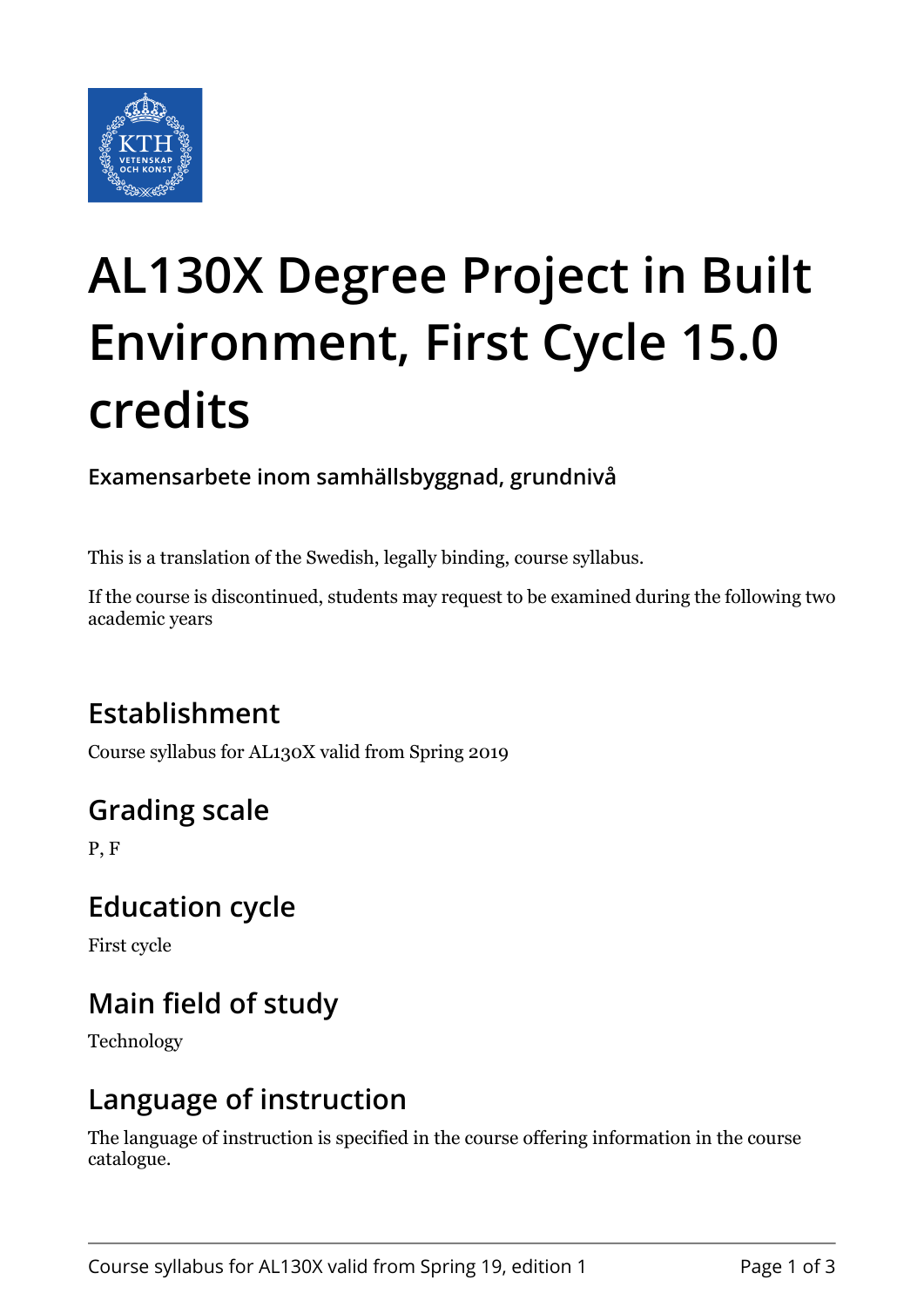## **Intended learning outcomes**

After completed degree project, the student should be able to

show knowledge of the disciplinary foundation of the chosen subject area, applicable methods and orientation in current research and development and show advanced knowledge within some part of the subject area

demonstrate the ability to search, collect and use relevant information critically and identify one's needs of additional knowledge

demonstrate the ability to formulate, assess and handle problems and critically discuss phenomena, issues and situations

demonstrate the ability to plan and with applicable methods carry out assignments within given time frames

demonstrate the ability to orally and in writing in dialogue with different groups account for and discuss information, problems and solutions

demonstrate the ability to make assessments considering relevant scientific, social and ethical aspects

show such skills that is required to work independently within some part of the main study field of technology

demonstrate an understanding of the meaning of a sustainable development within the subject area.

#### **Course contents**

The degree project should constitute a specialised study in the main field for first-cycle studies to satisfy the requirements for higher education qualification. The course is designed as a limited project of independent nature within land and water resources engineering.

# **Disposition**

The course is conducted as a project and is performed individually or together with another student. The course is designed with organised supervision including controls during the course period.

#### **Specific prerequisites**

At least 120 credits, of which 60 credits with progressive specialisation for first-cycle studies within the main field of the study, should be completed before the degree project may be started. Examiner decides and controls that the student has the specialisation that is required and that the student has completed the main part of the studies before the degree project is started. Exemption can after hearing be granted by the director of first and second cycle education.